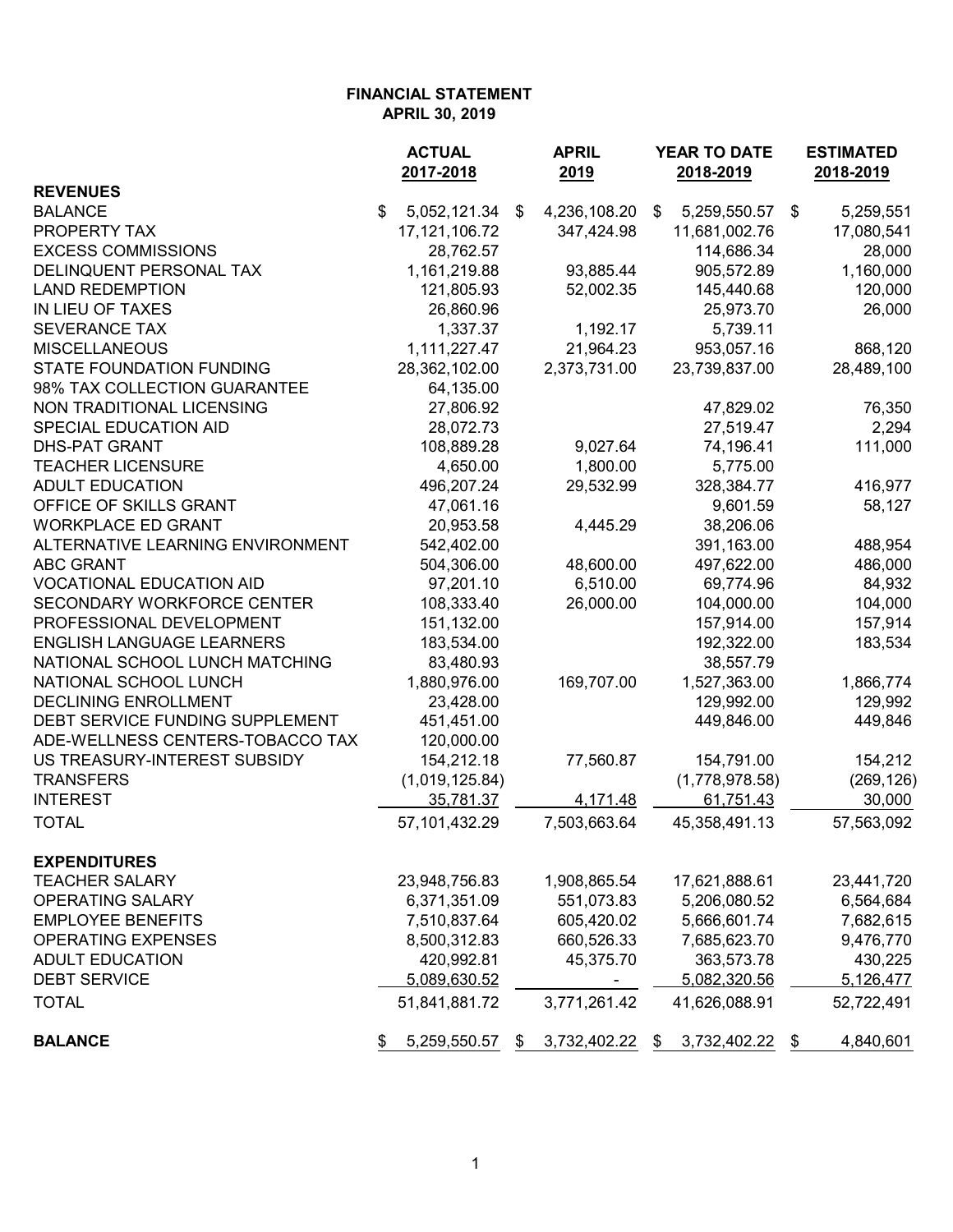|                                                                     | <b>ACTUAL</b><br>2017-2018<br><b>BUILDING FUND</b> |      | <b>APRIL</b><br>2019 | <b>YEAR TO DATE</b><br>2018-2019 | <b>ESTIMATED</b><br>2018-2019 |
|---------------------------------------------------------------------|----------------------------------------------------|------|----------------------|----------------------------------|-------------------------------|
| <b>REVENUES</b>                                                     |                                                    |      |                      |                                  |                               |
| <b>BALANCE</b><br><b>GOOD FAITH DEPOSIT</b>                         | $$13,406,862.49$ \$                                |      | 8,033,892.84         | $$11,493,672.12$ \$              | 11,493,672                    |
| <b>ACADEMIC FACILITIES PARTNERSHIP</b>                              |                                                    |      |                      | 1,623,351.17                     | 3,000,000                     |
| <b>DEBT SAVINGS TRANSFER</b>                                        |                                                    |      |                      |                                  |                               |
| NET REMAINING REFUNDING BONDS                                       |                                                    |      |                      |                                  |                               |
| <b>INTEREST</b><br>DONATIONS-TURF/SCOREBOARD                        | 34,840.44                                          |      | 8,956.55             | 75,622.53<br>25,000.00           | 25,000                        |
| REFUND PRIOR YEAR EXPENDITURES                                      | 300.83                                             |      |                      |                                  |                               |
| <b>TRANSFER-OPERATING</b>                                           | 750,000.00                                         |      |                      | 1,500,000.00                     |                               |
| TRANSFERS-TURF                                                      | 27,250.00                                          |      |                      | 22,500.00                        | 30,000                        |
| <b>TOTAL</b>                                                        | 14,219,253.76                                      |      | 8,042,849.39         | 14,740,145.82                    | 14,548,672                    |
| <b>EXPENDITURES</b>                                                 |                                                    |      |                      |                                  |                               |
| <b>LAND</b>                                                         | 617,723.11                                         |      |                      | 992,078.39                       |                               |
| <b>PURCHASED SERVICES</b>                                           | 714,906.99                                         |      | 22,389.21            | 638,405.57                       | 218,000                       |
| <b>EQUIPMENT &amp; FURNITURE</b>                                    | 53,470.06                                          |      | (214.61)             | 74,433.84                        | 192,800                       |
| <b>BUILDINGS-REMODELING</b><br><b>BUILDINGS-NEW &amp; ADDITIONS</b> |                                                    |      | 1,188,170.90         | 5,371,369.50                     | 6,950,000                     |
| <b>RENTAL-EQUIPMENT &amp; VEHICLES</b>                              | 17,342.96                                          |      |                      |                                  |                               |
| <b>FEES</b>                                                         | 390.00                                             |      |                      |                                  |                               |
| <b>SUPPLIES</b>                                                     | 14,884.99                                          |      | 2,455.83             | 50,330.12                        | 150,000                       |
| <b>IMPROVEMENTS</b>                                                 | 1,306,863.53                                       |      |                      | 783,480.34                       | 445,000                       |
| <b>TOTAL</b>                                                        | 2,725,581.64                                       |      | 1,212,801.33         | 7,910,097.76                     | 7,955,800                     |
| <b>BALANCE</b>                                                      | 11,493,672.12                                      |      | 6,830,048.06         | 6,830,048.06                     | 6,592,872.00                  |
|                                                                     |                                                    |      |                      |                                  |                               |
| <b>BALANCE</b>                                                      | 2,307,240.00                                       |      | 3,023,774.46         | 2,660,530.00                     | 2,660,530.00                  |
| <b>INTEREST</b>                                                     | 44, 164. 16                                        |      |                      | 84,265.88                        | 44,164.00                     |
| <b>TRANSFERS</b>                                                    | 309,125.84                                         |      |                      | 278,978.58                       | 309,126                       |
| <b>SINKING FUND PAYMENTS</b>                                        |                                                    |      |                      |                                  |                               |
| <b>BALANCE</b>                                                      | 2,660,530.00                                       |      | 3,023,774.46         | 3,023,774.46                     | 3,013,820                     |
| <b>TOTAL BUILDING FUND</b>                                          | 14, 154, 202. 12                                   | - \$ | 9,853,822.52         | 9,853,822.52<br>\$               | \$<br>9,606,692               |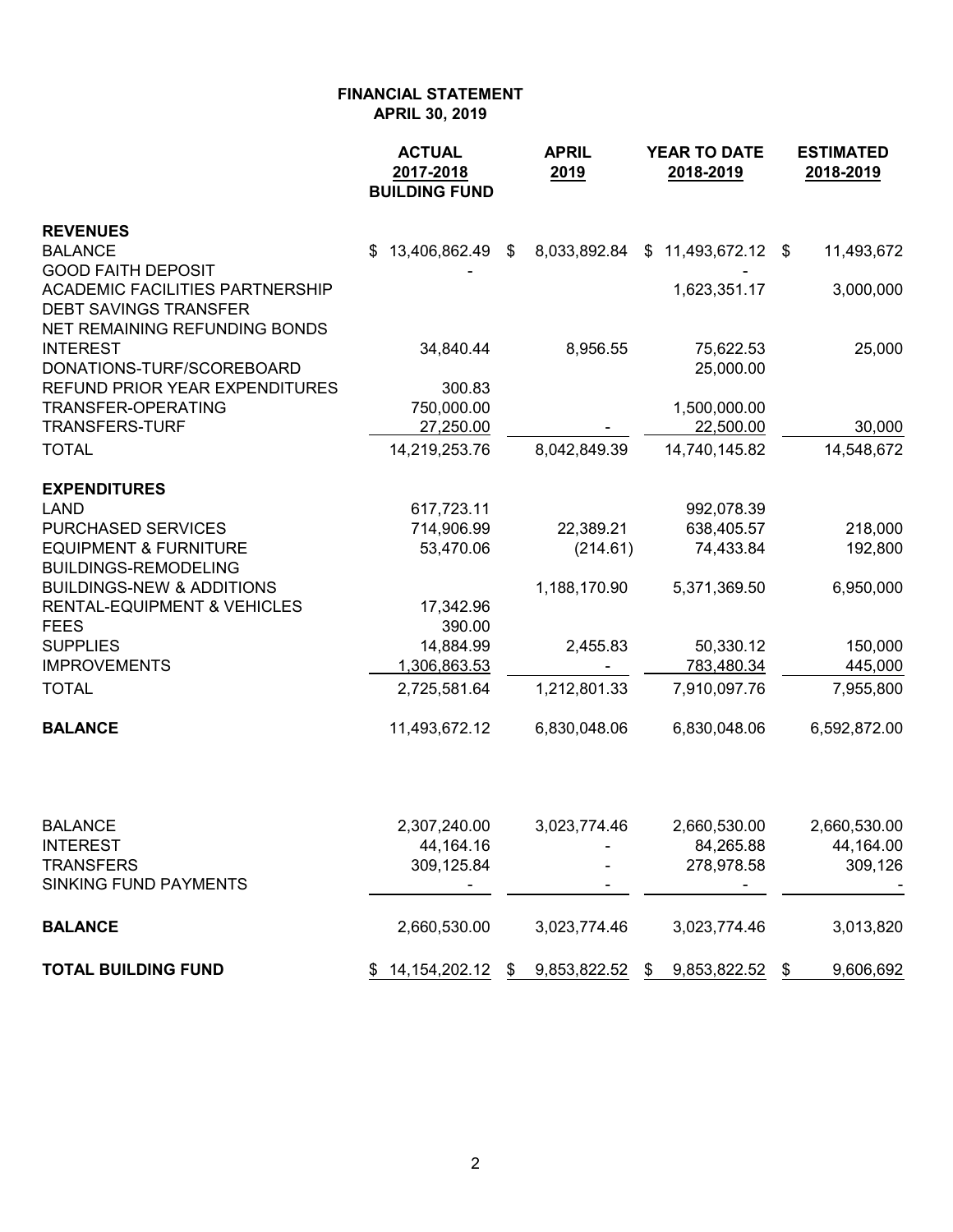## **ACTUAL APRIL YEAR TO DATE 2017-2018 2019 2018-2019**

#### **BUILDING FUND-ADULT EDUCATION**

| <b>BALANCE</b>                       | \$<br>7,161.00     | S | 4,989.10    | \$<br>4,989.10 |
|--------------------------------------|--------------------|---|-------------|----------------|
| <b>TOTAL</b>                         | 4,659.41           |   |             | 2,171.90       |
| <b>EQUIPMENT</b>                     |                    |   |             | 1,682.36       |
| <b>SUPPLIES</b>                      | 4,509.41           |   |             | 489.54         |
| <b>BUILDINGS-NEW &amp; ADDITIONS</b> |                    |   |             |                |
| <b>LAND &amp; IMPROVEMENTS</b>       |                    |   |             |                |
| <b>PURCHASED SERVICES</b>            | 150.00             |   |             |                |
| ARCHITECT & ENGINEERS                |                    |   |             |                |
| <b>EXPENDITURES</b>                  |                    |   |             |                |
| <b>TOTAL</b>                         | 11,820.41          |   | 4,989.10    | 7,161.00       |
| REFUND PRIOR YEAR EXPENDITURE        |                    |   |             |                |
| <b>GENERAL IMPROVEMENT PAYMENT</b>   |                    |   |             |                |
| <b>REVENUES</b><br><b>BALANCE</b>    | \$<br>11,820.41 \$ |   | 4,989.10 \$ | 7,161.00       |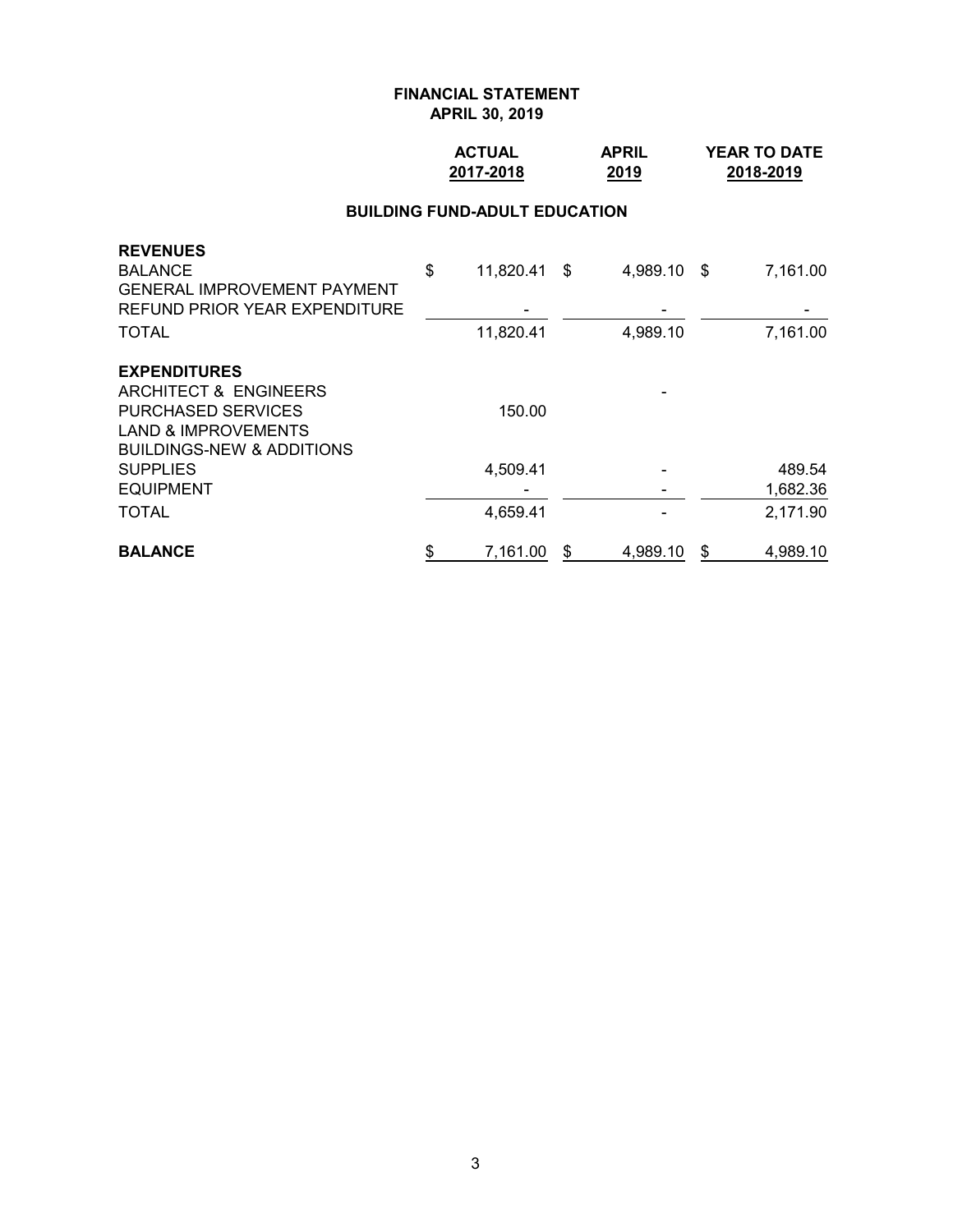**ACTUAL APRIL YEAR TO DATE ESTIMATED 2017-2018 2019 2018-2019 2018-2019 FEDERAL PROGRAMS REVENUES** BALANCE \$ 78,420.01 \$ 51,013.66 \$ 212,872.68 \$ 212,873 TITLE I, ESEA 1,593,416.19 51,035.46 1,097,437.01 1,569,142 ARKANSAS MEDICAID PROGRAM 86,363.76 20,941.44 74,059.30 11,842 TITLE VI-B, ESEA 1,233,105.04 93,910.03 868,939.94 1,293,164 EARLY CHILDHOOD HANDICAPPED 8,435.82 ARMAC 142,662.81 58,046.04 182,517.51 57,657 CHAPTER 1, MIGRANT 155,623.77 11,799.98 93,255.75 167,410 TITLE IIA 201,915.27 219,852.00 212,694 TITLE III 42,881.94 511.84 48,970.58 86,192 TITLE IV 34,648.17 (14,230.29) 42,690.82 105,288 ROTC REIMBURSEMENT 52,150.86 1,966.04 8,839.73 41,948 DHS-CHILD CARE & DEVELOPMENT ADULT ED 106,193.63 8,714.09 58,642.83 106,194 TOTAL 3,735,817.27 283,708.29 2,908,078.15 3,864,403 **EXPENDITURES** TITLE I 1,717,276.52 113,179.40 1,501,925.55 1,894,539 ARKANSAS MEDICAID PROGRAM 56,530.25 14,523.23 78,185.87 80,000 ARMAC 151,106.72 11,571.91 61,566.80 89,000 TITLE VI-B PASSTHRU 1,233,105.04 87,207.00 948,417.63 1,293,164 EARLY CHILDHOOD HANDICAPPD 8,435.82 CHAPTER 1, MIGRANT 155,623.77 11,355.96 104,489.34 167,410 TITLE IIA ROTC 52,150.86 2,257.41 20,396.02 41,948 ADULT EDUCATION 6.194 (106.194) 95.796.73 5.636.08 64.278.91 106.194 TITLE III 42,214.12 323.01 49,961.41 86,859 TITLE IV 6,056.81 47,259.14 105,288 DHS-CHILD CARE & DEVELOPMENT 307.86 VOCATIONAL EDUCATION 10,396.90 TOTAL 3,522,944.59 252,110.81 2,876,480.67 3,864,403 **BALANCE** \$ 212,872.68 \$ 31,597.48 \$ 31,597.48 \$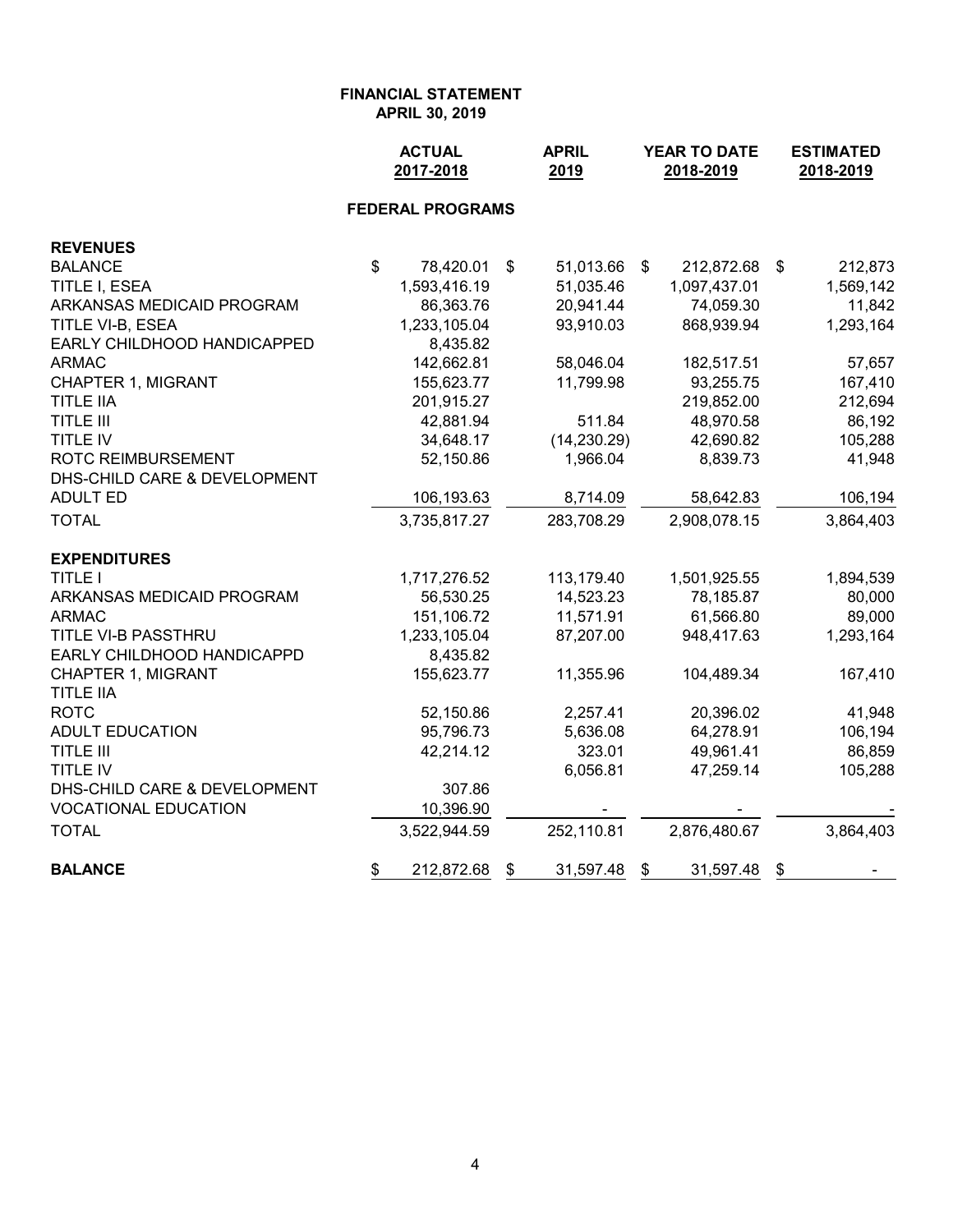|                                    |    | <b>ACTUAL</b><br>2017-2018  | <b>APRIL</b><br>2019 |                 | <b>YEAR TO DATE</b><br>2018-2019 |                 | <b>ESTIMATED</b><br>2018-2019 |
|------------------------------------|----|-----------------------------|----------------------|-----------------|----------------------------------|-----------------|-------------------------------|
|                                    |    | <b>SCHOOL LUNCH PROGRAM</b> |                      |                 |                                  |                 |                               |
| <b>REVENUES</b>                    |    |                             |                      |                 |                                  |                 |                               |
| <b>BALANCE</b>                     | \$ | 777,249.11 \$               |                      | 707,575.51      | \$                               | 840,932.29 \$   | 840,932                       |
| <b>LUNCH &amp; BREAKFAST SALES</b> |    | 375,828.57                  |                      | 37,004.51       |                                  | 286,992.40      | 277,000                       |
| <b>REIMBURSEMENT</b>               |    | 2,260,981.21                |                      | 217,115.62      |                                  | 1,376,514.82    | 2,279,713                     |
| <b>LOANS RECEIVED (REPAID)</b>     |    |                             |                      |                 |                                  |                 |                               |
| <b>OTHER INCOME</b>                |    | 130,474.46                  |                      | 12,394.81       |                                  | 73,465.14       | 156,185                       |
| <b>TOTAL</b>                       |    | 3,544,533.35                |                      | 974,090.45      |                                  | 2,577,904.65    | 3,553,830                     |
| <b>EXPENDITURES</b>                |    |                             |                      |                 |                                  |                 |                               |
| <b>SALARIES</b>                    |    | 1,171,102.87                |                      | 98,311.70       |                                  | 908,892.67      | 1,247,712                     |
| <b>BENEFITS</b>                    |    | 327,082.83                  |                      | 27,304.16       |                                  | 259,595.91      | 352,685                       |
| <b>FOOD PURCHASES</b>              |    | 905,841.49                  |                      | 65,999.54       |                                  | 557,271.17      | 775,563                       |
| <b>OTHER EXPENSES</b>              |    | 299,573.87                  |                      | 26,967.06       |                                  | 96,636.91       | 261,918                       |
| <b>TOTAL</b>                       |    | 2,703,601.06                |                      | 218,582.46      |                                  | 1,822,396.66    | 2,637,878                     |
| <b>BALANCE</b>                     | \$ | 840,932.29                  | \$                   | 755,507.99      | \$                               | 755,507.99      | 915,952                       |
| <b>TOTAL BALANCES</b>              |    | \$20,474,718.66             |                      | \$14,378,319.31 |                                  | \$14,378,319.31 | \$12,356,586.00               |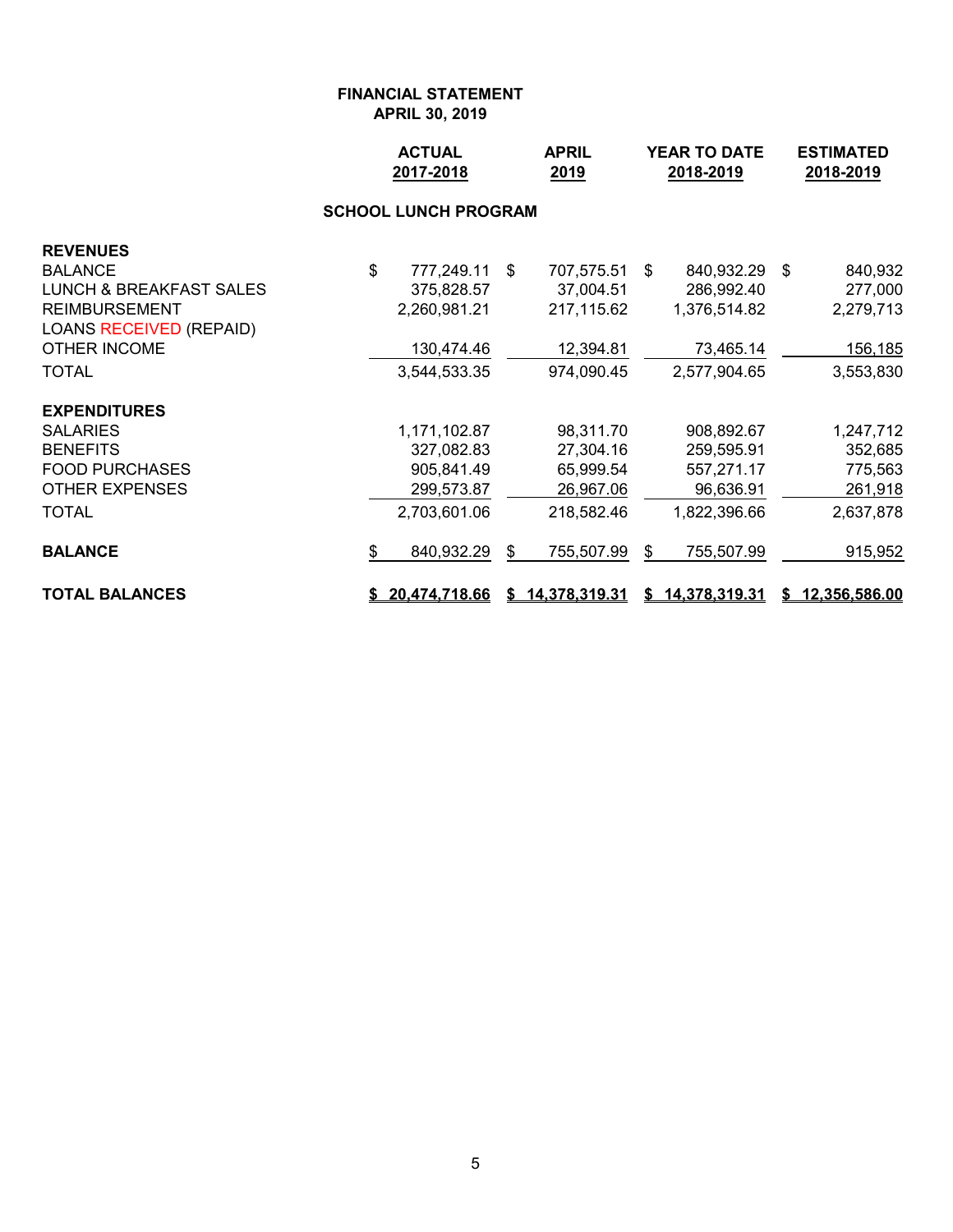| <b>ACTUAL</b> | <b>APRIL</b> | <b>YEAR TO DATE</b> |
|---------------|--------------|---------------------|
| 2017-2018     | 2019         | 2018-2019           |

# **SCHOOL ACTIVITY ACCOUNTS**

| <b>REVENUES</b>                 |                     |   |            |    |              |
|---------------------------------|---------------------|---|------------|----|--------------|
| <b>BALANCE</b>                  | \$<br>590,225.22 \$ |   | 674,255.41 | -S | 624,151.40   |
| <b>ADMISSIONS</b>               | 187,561.96          |   | 19,951.25  |    | 176,963.75   |
| <b>SCHOOL SPONSORED SALES</b>   | 143,488.87          |   | 17,319.63  |    | 136,041.52   |
| STUDENT SPONSORED SALES         | 189,497.25          |   | 10,332.73  |    | 201,643.80   |
| OTHER STUDENT ACTIVITIES        | 216,247.03          |   | 44,406.09  |    | 123,269.84   |
| OTHER COMMUNITY SERVICES        | 18,108.66           |   | 1,500.00   |    | 18,934.00    |
| <b>PRIVATE CONTRIBUTIONS</b>    | 186,865.18          |   | 10,257.00  |    | 163,633.75   |
| <b>MISCELLANEOUS</b>            | 52,146.27           |   | 1,504.24   |    | 19,069.99    |
| <b>TOTAL</b>                    | 1,584,140.44        |   | 779,526.35 |    | 1,463,708.05 |
| <b>EXPENDITURES</b>             |                     |   |            |    |              |
| <b>PURCHASES SERVICES</b>       | 285,045.92          |   | 17,130.14  |    | 205,553.21   |
| <b>SUPPLIES &amp; MATERIALS</b> | 537,819.04          |   | 60,723.39  |    | 497,355.90   |
| <b>FIXED ASSETS</b>             | 58,252.85           |   | 1,333.54   |    | 24,069.09    |
| <b>DUES &amp; FEES</b>          | 78,871.23           |   | 9,484.91   |    | 45,875.48    |
|                                 | 959,989.04          |   | 88,671.98  |    | 772,853.68   |
| <b>BALANCE</b>                  | \$<br>624,151.40    | S | 690,854.37 | S  | 690,854.37   |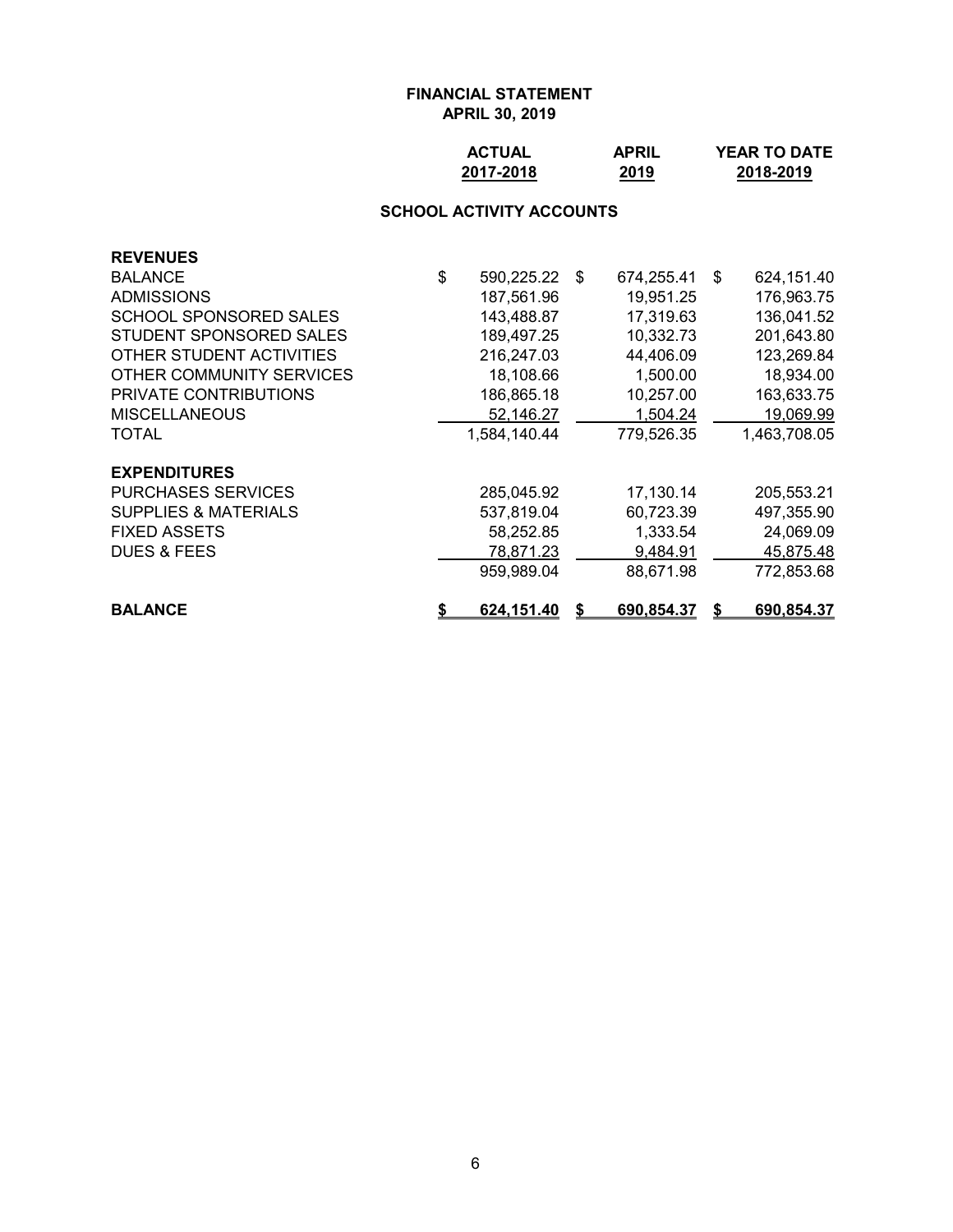#### **CITIZENS BANK ACCOUNT BALANCES APRIL 30, 2019**

CHECKING ACCOUNT #0376886401 \$2,323,901.10

#### **SCHEDULE OF INVESTMENTS APRIL 30, 2019**

| PURCHASED CERTIFICATE OF DEPOSIT 12/01/2018<br>IN THE AMOUNT OF \$1,884,528.99 AT A RATE OF 1.30%<br>MATURING 12/01/2019 | S. | 1,892,663.66    |
|--------------------------------------------------------------------------------------------------------------------------|----|-----------------|
| PURCHASED CERTIFICATE OF DEPOSIT 4/04/2019<br>IN THE AMOUNT OF \$8,120,980.19 AT A RATE OF 1.31%<br>MATURING 5/04/2019   |    | 8,120,980.19    |
|                                                                                                                          |    | \$10,013,643.85 |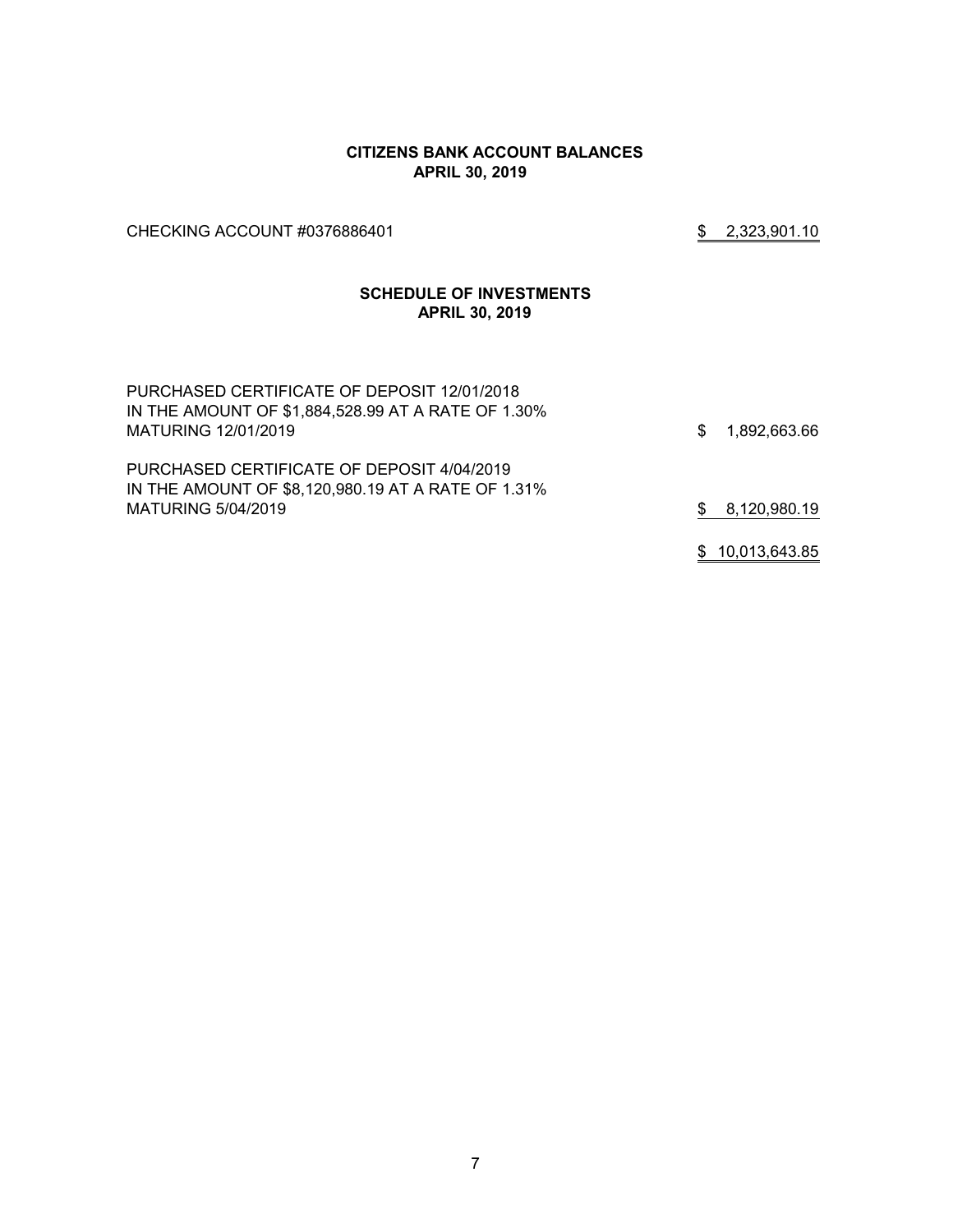# **MISCELLANEOUS INCOME ACCOUNT ANALYSIS APRIL 2019**

| <b>OPERATING FUNDS</b>                               | <b>APRIL</b>    | YEAR TO DATE       |
|------------------------------------------------------|-----------------|--------------------|
| <b>G/T ADVANCED PLACEMENT</b>                        |                 | 9,950.00           |
| <b>ISEP GRANT</b>                                    |                 |                    |
| <b>RISE ACADEMY</b>                                  |                 |                    |
| PRIVATE DONATIONS                                    |                 | 250.00             |
| PRESCHOOL AFTER HOURS CARE                           |                 |                    |
| <b>EARLY CARE &amp; EDUCATION GRANT</b>              |                 | 1,979.56           |
| AR SCHOOL RECOGNITION                                |                 | 74,377.26          |
| GENERAL IMPROVEMENT FUND GRANT-ADULT ED              |                 |                    |
| NEW CTE PROGRAM START UP GRANTS                      |                 | 9,350.00           |
| <b>FACILITIES &amp; TRANSPORTATION REIMBURSEMENT</b> | 5,745.58        | 21,458.02          |
| PERCENTAGE THEATER ADMISSIONS                        |                 | 212.34             |
| <b>MASCOT ROYALTIES</b>                              |                 | 56.85              |
| <b>HALL OF HONOR</b>                                 |                 | 960.00             |
| <b>REIMBURSEMENT FEES</b>                            |                 |                    |
| PRIOR YEAR LUNCH CHARGES                             |                 |                    |
| <b>GAME &amp; FISH GRANT</b>                         |                 | 1,089.41           |
| REFUND PRIOR YEAR EXPENSES                           | 6,987.09        | 28,268.88          |
| CAREER NEW PROGRAM START UP                          |                 |                    |
| EMPLOYEE JURY/SUBPOENA FEES                          | 170.00          | 580.00             |
| <b>HANNA OIL-GAS &amp; ROYALTY</b>                   |                 |                    |
| STEPHENS PRODUCTION-GAS ROYALTIES                    |                 | 120.83             |
| WAELDER OIL & GAS-GAS ROYALTIES                      |                 | 15.28              |
| <b>XTO ENERGY-GAS ROYALTY</b>                        | 316.59          | 3,536.80           |
| SALE OF FIXED ASSETS & SUPPLIES                      | 1,767.00        | 28,743.18          |
| <b>REBATE</b>                                        | 4,703.66        | 4,887.93           |
| ATU-REIMBURSEMENT CONCURRENT CREDIT                  |                 | 733,310.25         |
| <b>JATC-FEES</b>                                     | 1,475.00        | 1,475.00           |
| PAYROLL REIMBURSEMENT-TRANSFER                       |                 | 21,620.41          |
| FEDERAL FLOOD CONTROL                                |                 | 85.97              |
| FEDERAL MINERAL LEASE                                | 0.31            | 6.18               |
| PROPERTY DAMAGES REIMBURSEMENTS                      | 799.00          | 1,127.58           |
| <b>ETS HONORARIUM</b>                                |                 | 1,100.00           |
| <b>USAC E-RATE</b>                                   |                 | 2,155.43           |
| BLUEBIRD WNC445 SPECTRUM LEASE                       |                 |                    |
| <b>PHOTOGRAPHY</b>                                   |                 | 6,340.00           |
|                                                      |                 |                    |
| <b>TOTAL</b>                                         | \$<br>21,964.23 | 953,057.16<br>- \$ |